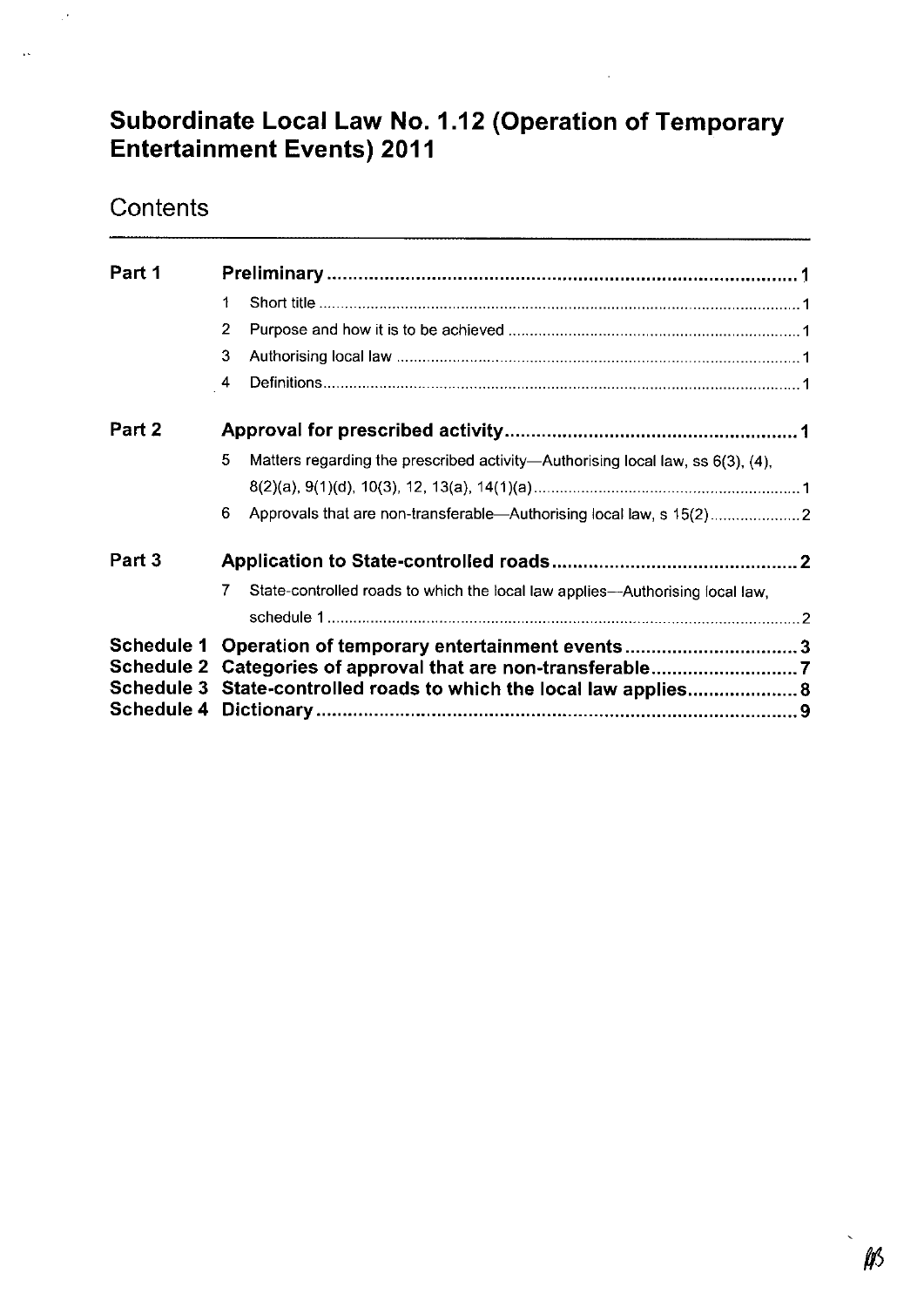# Part 1 Preliminary

#### <sup>1</sup> Short title

This subordinate local law may be cited as *Subordinate Local Law No. 1.12* (Operation of Temporary Entertainment Events) 2011.

#### <sup>2</sup> Purpose and how it is to be achieved

- (1) The purpose of this subordinate local law is to supplement Local Law No. <sup>1</sup> (Administration)  $2011$  which provides for a legal and procedural framework for the administration, implementation and enforcement of the local government's local laws, subordinate local laws and other regulatory powers, and for miscellaneous administrative matters.
- (2) The purpose is to be achieved by providing for-
	- (a) various matters regarding the granting of approvals for prescribed activities; and
	- (b) further specification of the definitions relevant to various prescribed activities.
- (3) In particular, the purpose of this subordinate local law is to supplement the legal and procedural framework for the prescribed activity named in schedule 1, section 1.

#### 3 Authorising local law

The making of the provisions in this subordinate local law is authorised by *Local* Law No. 1 (Administration) 2011 (the **authorising local law**).

### 4 Definitions

- (1) Particular words used in this subordinate local law have the same meaning as provided for in the authorising local law.
- (2) The dictionary in schedule <sup>4</sup> defines particular words used in this subordinatelocal law.

## Part 2 **Approval for prescribed activity**

### 5 Matters regarding the prescribed activity---Authorising local law, ss 6(3), (4), 8(2)(a), 9(1)(d), 10(3), 12, 13(a), 14(1)(a)

- $(1)$  Schedule 1-
	- (a) names <sup>a</sup> prescribed activity in section 1; and
	- (b) prescribes the matters specified in this section for the prescribed activity.
- (2) For section 6(3) of the authorising local law, it is declared that section 6(2) of the authorising local law does not apply to the particular activities stated in section <sup>2</sup> of schedule 1.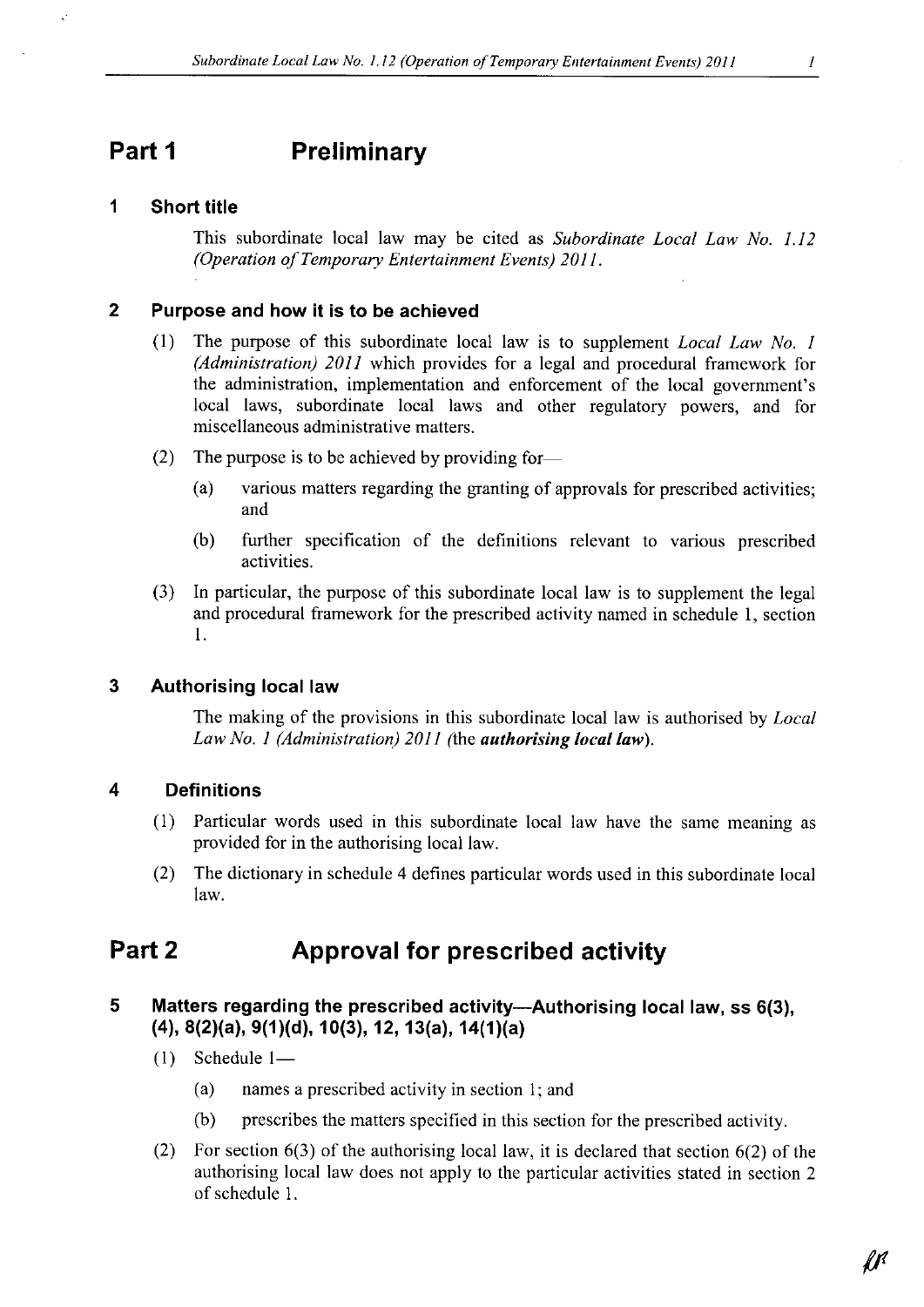- (3) For section 6(4) of the authorising local law, it is declared that the prescribed activitynamed in section <sup>1</sup> of schedule <sup>1</sup> is <sup>a</sup> category <sup>2</sup> activity.
- (4) For section 8(2)(a) of the authorising local law, the documents and materials that must accompany an application for approval for the prescribed activity are stated in section <sup>3</sup> of schedule 1.
- (5) For section  $9(1)(d)$  of the authorising local law, the local government may only grant an approval for the prescribed activity if it is satisfied the proposed operation and management of the activity would be consistent with the additional criteria prescribed in section <sup>4</sup> of schedule 1.
- (6) For section 10(3) of the authorising local law, the conditions that must be imposed on an approval for the prescribed activity are stated in section <sup>5</sup> of schedule 1.
- (7) For section 10(3) of the authorising local law, the conditions that will ordinarily be imposed on an approval for the prescribed activity are stated in section <sup>6</sup> of schedule 1.
- (8) For section 13(a) of the authorising local law, the term of an approval for the prescribed activity is provided for in section <sup>7</sup> of schedule 1.
- (9) For section 14(1)(a) of the authorising local law, the further term for renewal or extension of an approval for the prescribed activity is provided for in section <sup>8</sup> of schedule 1.
- (10) For section 12 of the authorising local law, in Table 1 of schedule  $1-$ <br>(a) column 1 lists the application requirements for which the local government
	- may accept as evidence the certificate of a third party certifier; and
	- (b) column <sup>2</sup> lists the individuals or organisations that are declared to be third party certifiers for the corresponding application requirement in column 1; and
	- (c) column <sup>3</sup> lists the qualifications that are necessary for an individual or organisation to be <sup>a</sup> third party certifier for the corresponding application requirement in column 1.

#### 6 Approvals that are non-transferable--Authorising local law, s 15(2)

For section  $15(2)$  of the authorising local law, it is declared that the categories of approval listed in schedule <sup>2</sup> are non-transferable.

## Part <sup>3</sup> Application to State-controlled roads

#### 7 State-controlled roads to which the local law applies-Authorising local law, schedule <sup>1</sup>

For the purposes of the definition of **road** in schedule 1 of the authorising local law, the State-controlled roads listed in schedule <sup>3</sup> are roads to which the authorising local law applies unless otherwise provided in the local law.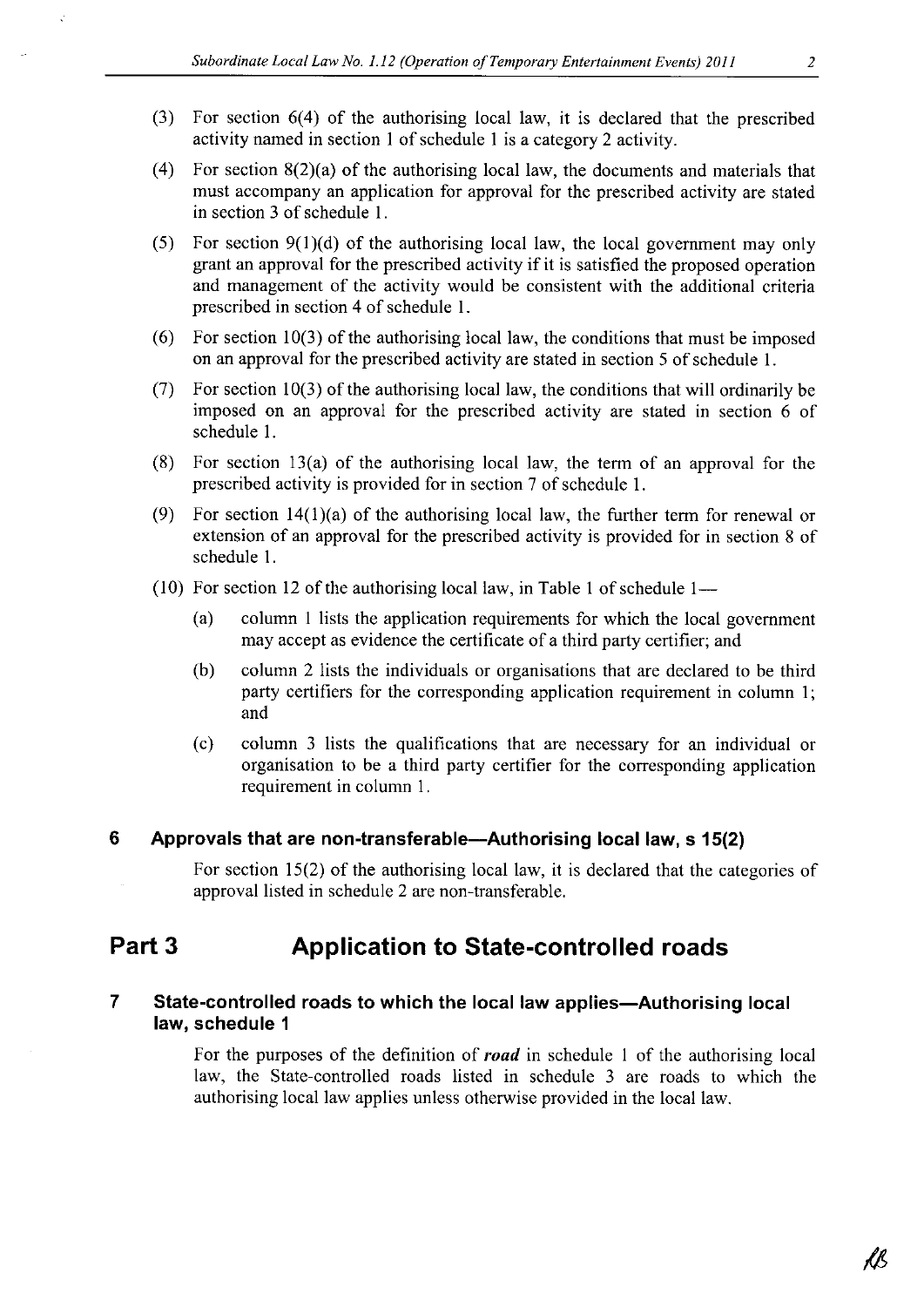# Schedule <sup>1</sup> Operation of temporary entertainment events

Section 5

#### 1. Prescribed activity

Operation of temporary entertainment events.

## 2. Activities that do not require an approval under the authorising local law

No activities stated.

### 3. Documents and materials that must accompany an application for an approval

- $(1)$  A plan of the place of the temporary entertainment event which details-
	- (a) the boundaries of the place; and
	- (b) the water supply system for the place; and
	- (c) the position of each waste container at the place; and
	- (d) each advertising device proposed to be installed, erected or displayed about the operation of the temporary entertainment event at the place; and
	- (e) the sewerage system for the place, including the position of each sanitary convenience at the place; and
	- (f) the nature and position of each installation at the place which is to be used for the preparation or sale of food.
- (2) Details and drawings of buildings and other structural elements of the place of the temporary entertainment event.
- (3) A detailed statement of the nature of the entertainment to be provided at the place of the temporary entertainment event and when the place is to be open to the public.
- (4) If the applicant is not the owner of the place of the temporary entertainment event-the written consent of the owner of the place.
- (5) The dates and times during which the temporary entertainment event is to be undertaken.
- $(6)$  The expected attendance rate for the temporary entertainment event.
- (7) The street address, real property description and details of the owner of the place where the temporary entertainment event is to be undertaken.
- (8) The name, street address, telephone number, facsimile numberand email address of each person and business who will operate the temporary entertainment event.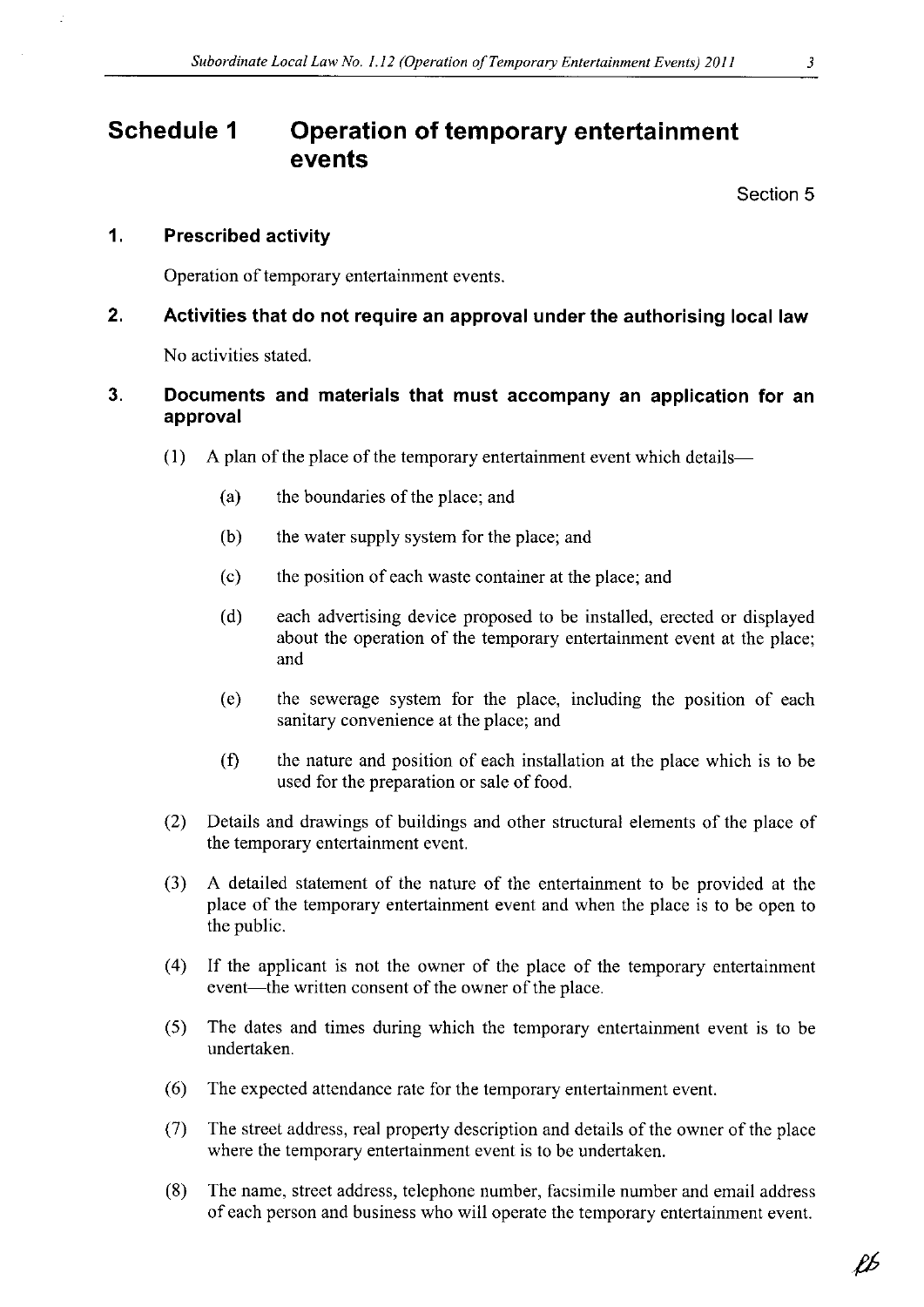(9) <sup>A</sup> copy of each policy of insurance of the applicant which is applicable to the liability insurance policy which provides indemnity for each individual occurrence in an amount not less than \$10,000,000.00.

### 4. Additional criteria for the granting of an approval

- (1) The design and construction of the place of the temporary entertainment event must be safe and appropriate to the nature of the entertainment proposed and the number of people expected to attend the place.
- (2) Entertainment of the kind proposed must not unreasonably detract from the amenity of the area in which the entertainment is, or is proposed to be, situated.
- $(3)$  Entertainment provided at the place must not generate significant noise, dust or light pollution or other significantly adverse effects on the surrounding neighbourhood.
- (4) There must be enough toilets and sanitary conveniences, complying with standards and requirements imposed by the local government, for the use of the public.
- (5) Adequate provision must exist for the disposal of waste generated by the use of the place for the temporary entertainment event.
- (6) Adequate provision must exist for people and (ifrelevant) vehicles to enter and leave the place of the temporary entertainment event.
- (7) The applicant for the approval must nominate <sup>a</sup> person who is responsible for
	- (a) ensuring compliance with the authorising local law before, during and after the event; and
	- (b) handling general complaints which may be received; and
	- (c) liaising and communicatingwith the local government or an authorised person.
- (8) The operation of the temporary entertainment event must be lawfully conducted on the place identified in the application.

### 5. Conditions that must be imposed on an approval

The approval holder must— $-$ 

- (a) display the approval in the manner, and at the locations, specified by the local government; and
- (b) produce the approval for inspection by an authorised person on demand.

## 6. Conditions that will ordinarily be imposed on an approval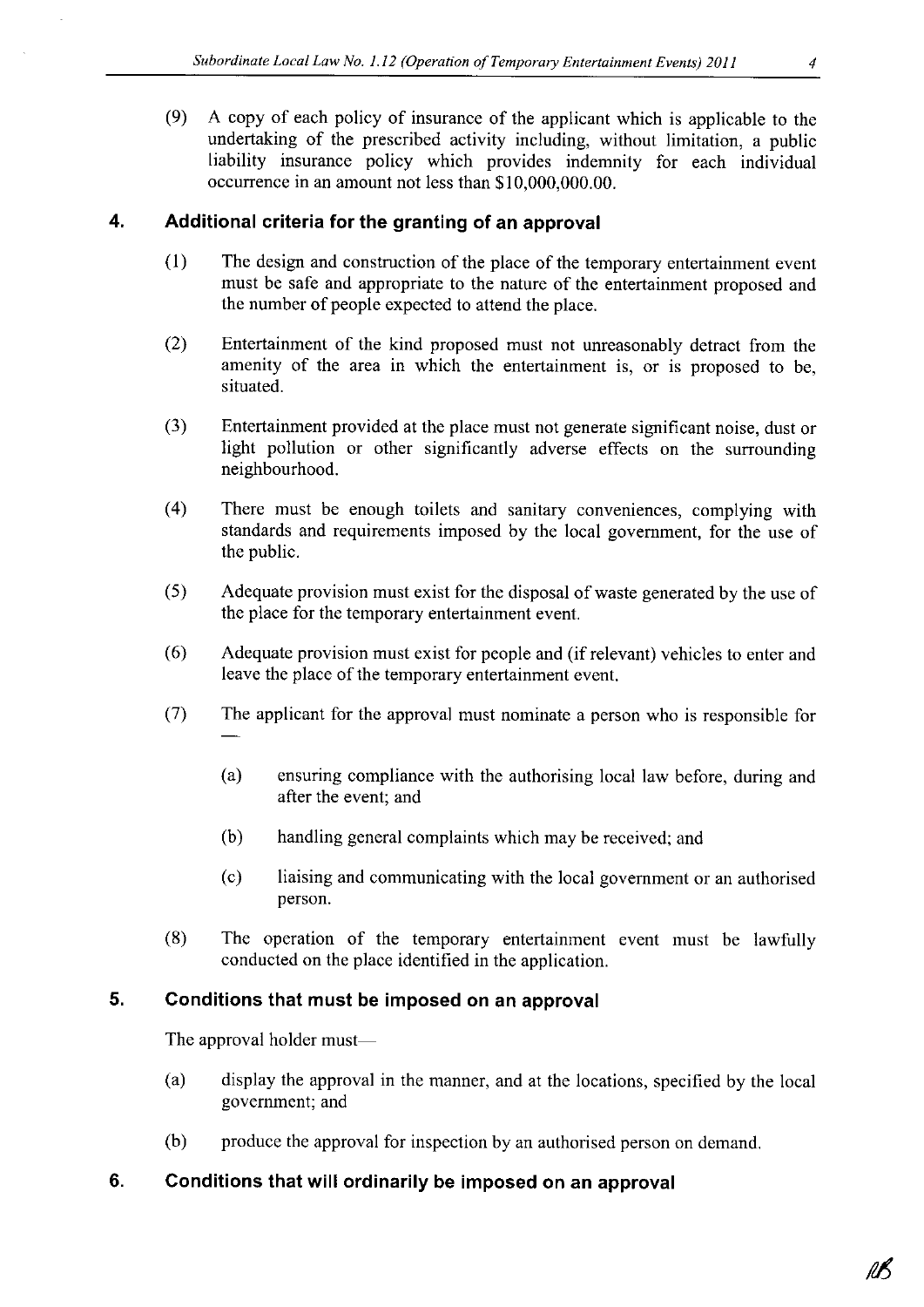The conditions of an approval may  $-$ 

- (a) require specified action to maintain or improve the place of the temporary entertainment event; and
- (b) require the approval holder to provide specified equipment, and to take specified measures, for the safety of the public; and
- (c) require the approval holder to provide specified facilities and amenities; and
- (d) regulate the hours of operation of the temporary entertainment event; and
- (e) require the approval holder to provide specified equipment, or take specified measures, to reduce adverse effects of activities at the temporary entertainment event on the surrounding neighbourhood to acceptable levels; and
- (f) require the approval holder to take out and maintain public liability insurance as specified by the local government and produce documentary evidence of the insurance to the local government before the event commences; and
- $(g)$  regulate noise emission from the temporary entertainment event; and
- (h) require the design and construction of the place of the temporary entertainment event to be safe and appropriate having regard to the nature of the entertainment proposed and the number of people expected to attend the place; and
- $(i)$  if the approval relates to an activity on a road require the approval holder to indemnify the State; and
- (j) require the approval holder to ensure that the place of the temporary entertainment event and its operation do not unreasonably detract from the amenity of the area in which the place is located; and
- (k) prescribe requirements for adequate toilets and sanitary conveniences for the use of members of the public attending the temporary entertainment event; and
- (1) prescribe requirements for the collection and disposal of waste generated by the temporary entertainment event; and
- (m) prescribe requirements for people and (if applicable) vehicles to enter and leave the place of the temporary entertainment event; and
- (n) require that any premises, building, structure, vehicle, facility or equipment used in the operation of the temporary entertainment event be maintained at all times-
	- (i) in good working order; and
	- (ii) in <sup>a</sup> good state of repair; and
	- (iii) in <sup>a</sup> clean and sanitary condition; and
- (o) prescribe requirements about—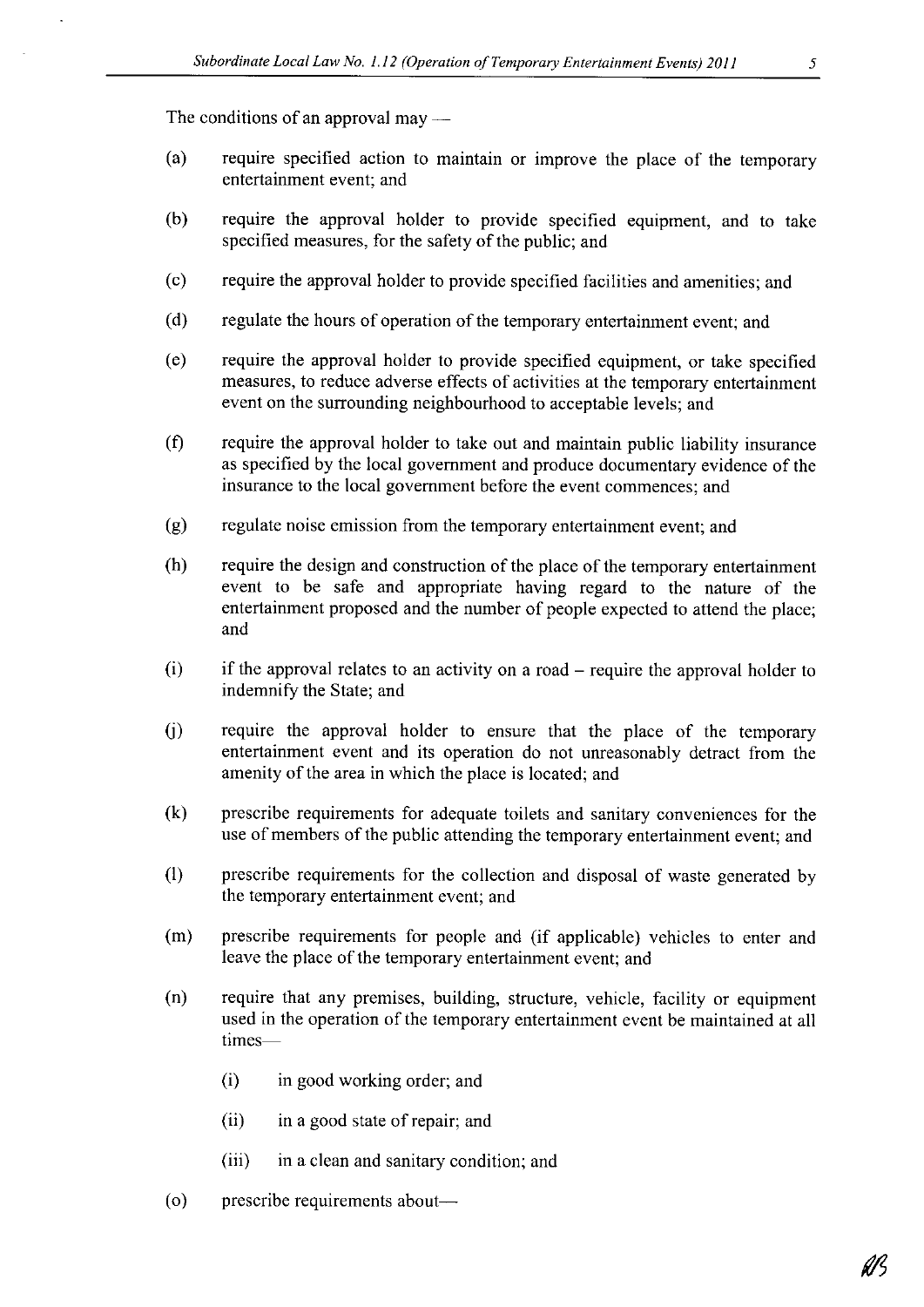- (i) crowd, traffic and parking control; and
- (ii) security measures to be implemented; and
- (iii) evacuation procedures to be implemented as part of the operation of the temporary entertainment event; and
- (v) the public display of evacuation plans and procedures as part of the operation of the temporary entertainment event; and
- (iv) the exhibition of signage as part of the operation of the temporary entertainment event; and
- (vi) the removal of structures erected, and equipment used, as part of the operation of the temporary entertainment event at the completion of the event; and
- (p) require the approval holder to deliver <sup>a</sup> bond or security to the local government to secure compliance with the requirements of each of the approval and the provisions of the authorising local law.

#### 7. Term of an approval

- (1) The term of an approval must be determined by the local government having regard to the information submitted by the applicant.
- (2) The term of the approval must be specified in the approval.

#### 8. Term of renewal of an approval

- (1) The term for which an approval may be renewed or extended must be determined by the local government having regard to the information submitted by the approval holder.
- (2) If the local government grants the application, the local government must specify in the written notice, the term of the renewal or extension.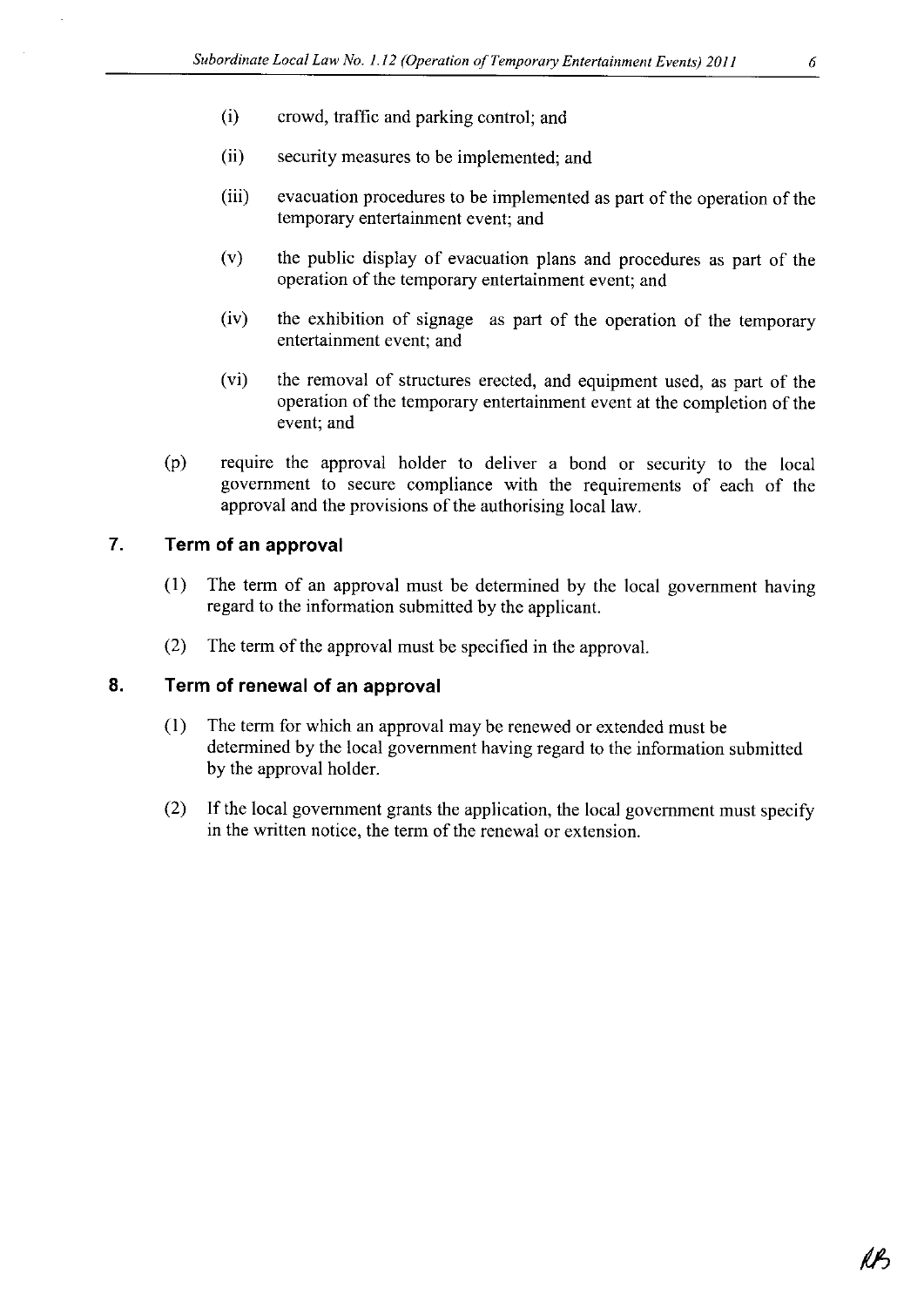### Section 6

Each approval for the prescribed activity named in schedule 1, section <sup>1</sup> is transferable.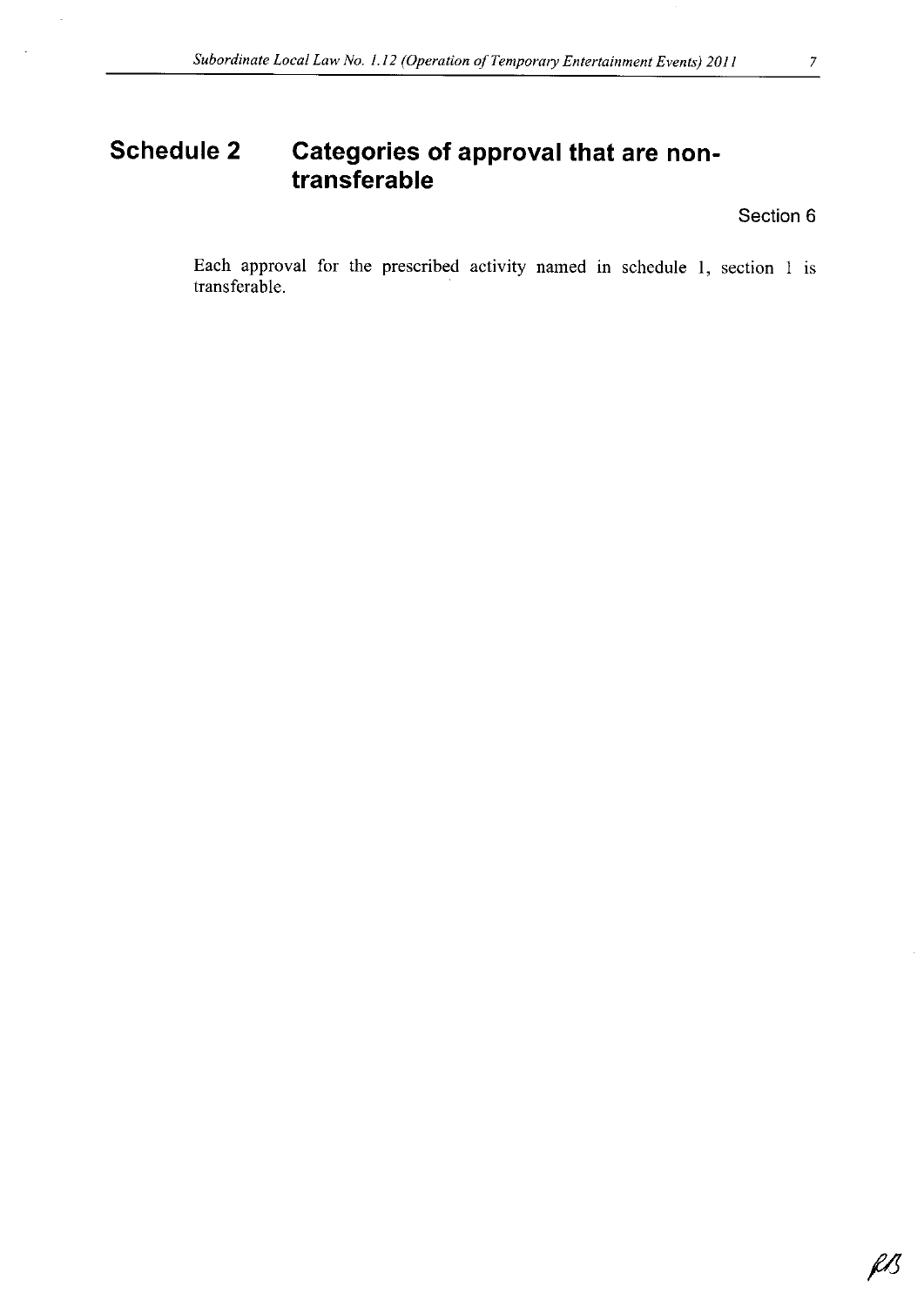# Schedule 3 State-controlled roads to which the local law applies

Section 7

Subject to the chief executive's written agreement under the Transport Operations (Road Use Management) Act 1995, section 66(5)(b), every State-controlled road in the local government area of the local government.

K